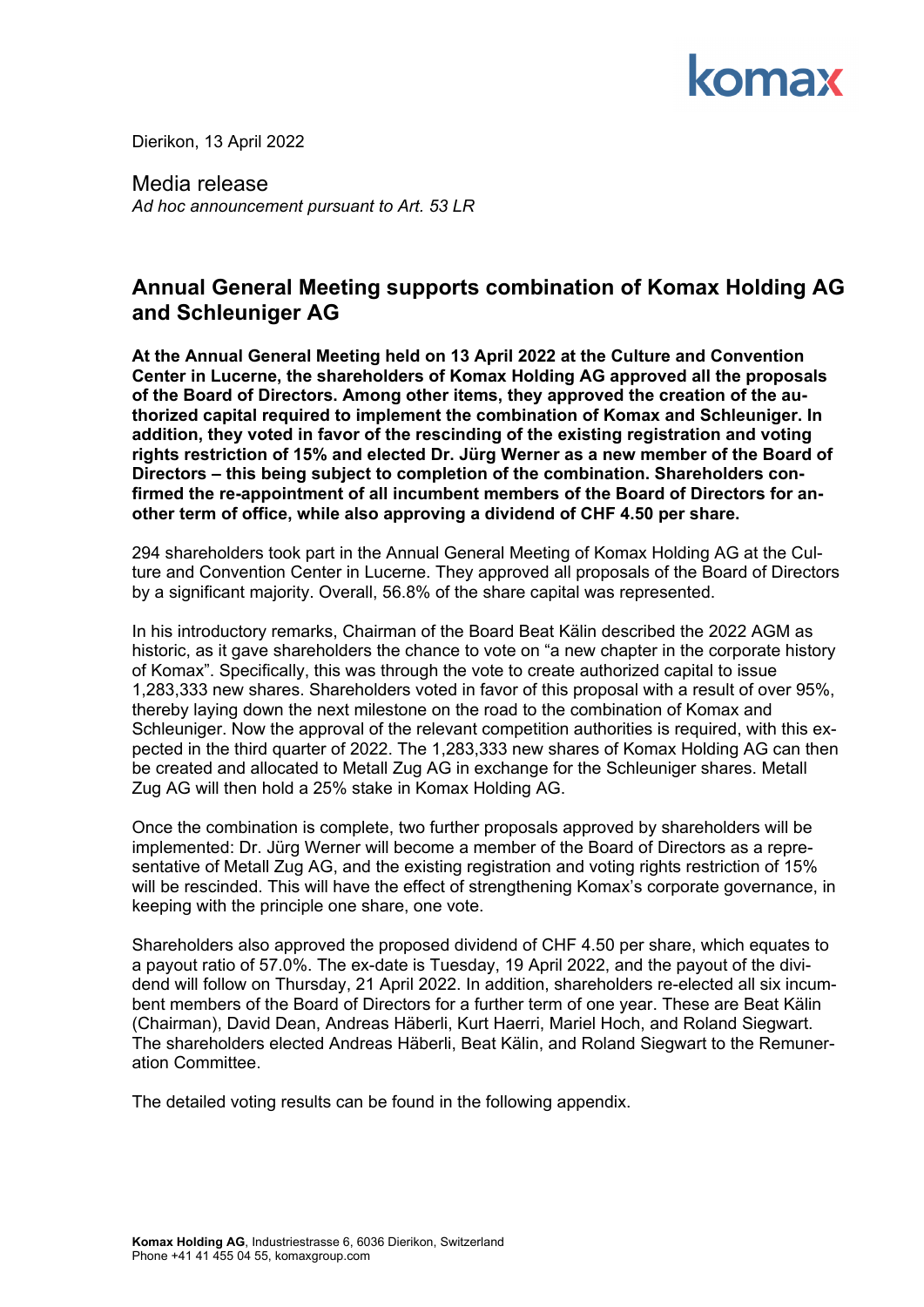#### **Contact** Roger Müller Vice President Investor Relations / Corporate Communications Phone +41 41 455 06 16 roger.mueller@komaxgroup.com

Komax is a globally active technology company that focuses on markets in the automation sector. As a leading manufacturer of innovative and high-quality solutions for the wire processing industry, the Komax Group helps its customers implement economical and safe manufacturing processes, especially in the automotive supply sector. The Komax Group employs more than 2100 people worldwide and provides sales and service support via subsidiaries and independent agents in more than 60 countries.

#### **Komax News Portal**

Topics and insights from the world of automated wire processing: **https://newsportal.komaxgroup.com/en**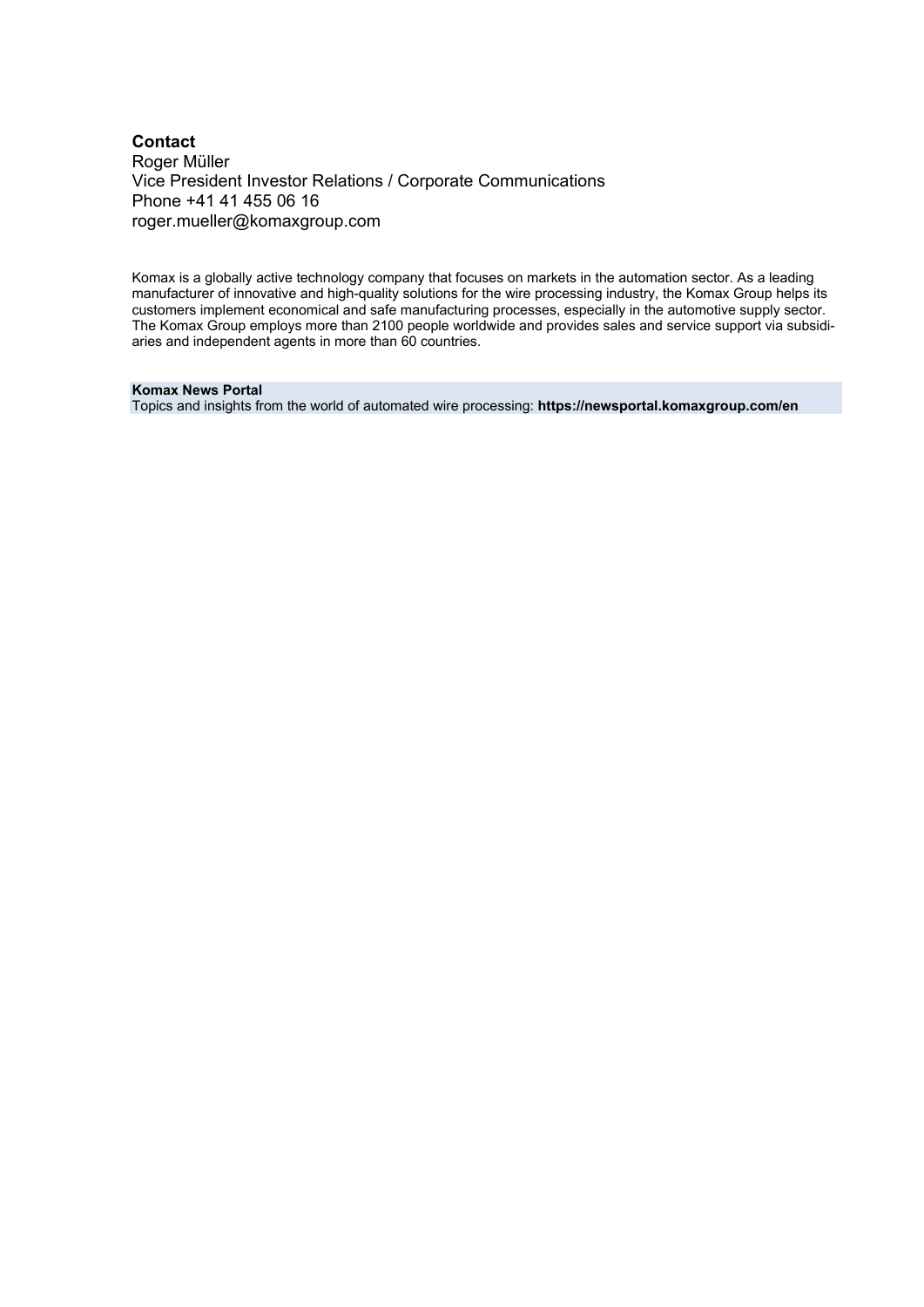# komax

### **APPENDIX – Voting results of the 2022 Annual General Meeting**

| Agenda item    |                                                                                                                                                               | Proposal of the<br><b>Board of Directors</b> | Yes votes | No votes /<br>abstentions | <b>Proportion of</b><br>yes votes |
|----------------|---------------------------------------------------------------------------------------------------------------------------------------------------------------|----------------------------------------------|-----------|---------------------------|-----------------------------------|
| $\mathbf{1}$ . | Approval of the Annual Report and financial statements of Komax<br>Holding AG as well as the consolidated financial statements for the<br>2021 financial year | Yes votes                                    | 2,174,415 | 13,827                    | 99.37%                            |
| 2.             | Discharge of the Board of Directors and Executive Committee                                                                                                   | Yes votes                                    | 2,146,287 | 15,884                    | 99.27%                            |
| 3.             | Appropriation of profit for the 2021 financial year                                                                                                           | Yes votes                                    | 2,178,763 | 9,479                     | 99.56%                            |
| 4.             | <b>Elections</b>                                                                                                                                              |                                              |           |                           |                                   |
| 4.1            | <b>Re-elections to the Board of Directors</b>                                                                                                                 |                                              |           |                           |                                   |
|                | Beat Kälin as Chairman of the Board of Directors                                                                                                              | Yes votes                                    | 1,788,495 | 399,747                   | 81.73%                            |
|                | David Dean as member of the Board of Directors                                                                                                                | Yes votes                                    | 2,142,505 | 45,737                    | 97.91%                            |
|                | Andreas Häberli as member of the Board of Directors                                                                                                           | Yes votes                                    | 1,987,669 | 200,573                   | 90.84%                            |
|                | Kurt Haerri as member of the Board of Directors                                                                                                               | Yes votes                                    | 2,179,052 | 9,190                     | 99.58%                            |
|                | Mariel Hoch as member of the Board of Directors                                                                                                               | Yes votes                                    | 2,162,868 | 25,374                    | 98.84%                            |
|                | Roland Siegwart as member of the Board of Directors                                                                                                           | Yes votes                                    | 2,092,153 | 96,089                    | 95.61%                            |
| 4.2            | <b>Re-elections to the Remuneration Committee</b>                                                                                                             |                                              |           |                           |                                   |
|                | Andreas Häberli as member of the Remuneration Committee                                                                                                       | Yes votes                                    | 1,978,832 | 209,410                   | 90.43%                            |
|                | Beat Kälin as member of the Remuneration Committee                                                                                                            | Yes votes                                    | 1,588,455 | 599,787                   | 72.59%                            |
|                | Roland Siegwart as member of the Remuneration Committee                                                                                                       | Yes votes                                    | 2,158,073 | 30,169                    | 98.63%                            |
| 4.3            | Re-election of the independent proxy                                                                                                                          |                                              |           |                           |                                   |
|                | Law firm Tschümperlin Lötscher Schwarz AG, Lucerne                                                                                                            | Yes votes                                    | 2,181,039 | 7,203                     | 99.68%                            |
| 4.4            | Re-election of the external auditors                                                                                                                          |                                              |           |                           |                                   |
|                | PricewaterhouseCoopers AG, Basel                                                                                                                              | Yes votes                                    | 1,643,821 | 544,421                   | 75.12%                            |